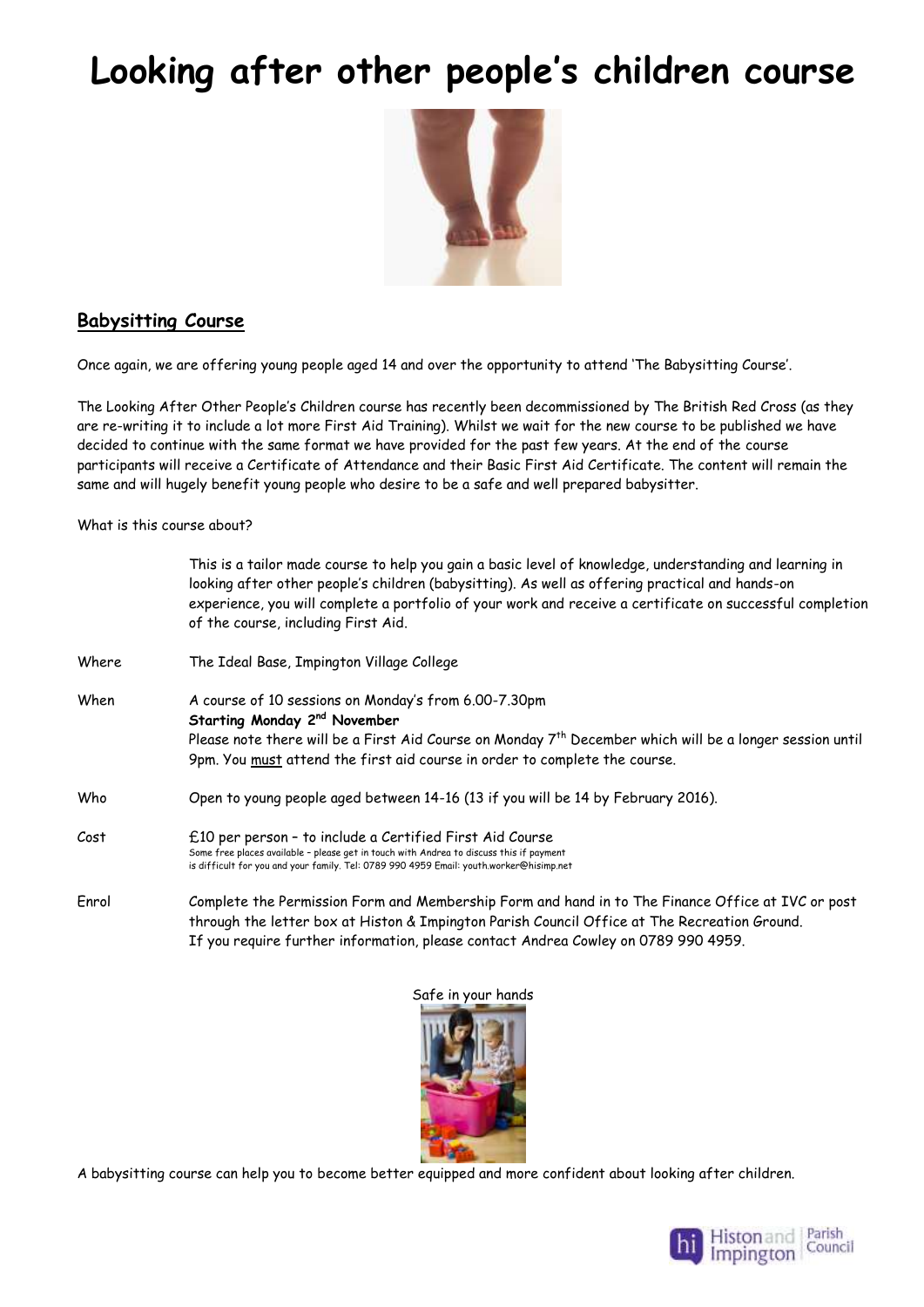## **Babysitting Course Programme**

#### **Monday 2nd November**

Introduction to the course, getting to know each other and what makes a good/bad babysitter

#### **Monday 9th November**

What should we be able to expect from a babysitter/parent/child? The law

### **Monday 16th November**

What does a baby need? Handling Babies and changing nappies Home project: create a collage of pictures/drawings of items babies need taken from internet and catalogues

#### **Monday 23rd November**

Feeding babies, putting babies to bed, babies crying and childcare

**Monday 30th November –** Accident prevention, fire safety and safety in the home

**Monday 7th December -** First Aid Course **Please note this will be a longer session running until 7pm. In order to achieve your Babysitting Certificate you must complete the First Aid Training.**

#### **Christmas Holidays**

**Monday 11th January** Toys and activities – visit to Early Years Centre

**Monday 18th January** Looking after children in groups

**Monday 25th January** Child Protection

**Monday 1st February**  Dealing with Challenging Babysitting situations Personal values The art of listening and assertiveness

**Monday 8th February – no session but deadline to submit portfolios for assessment**

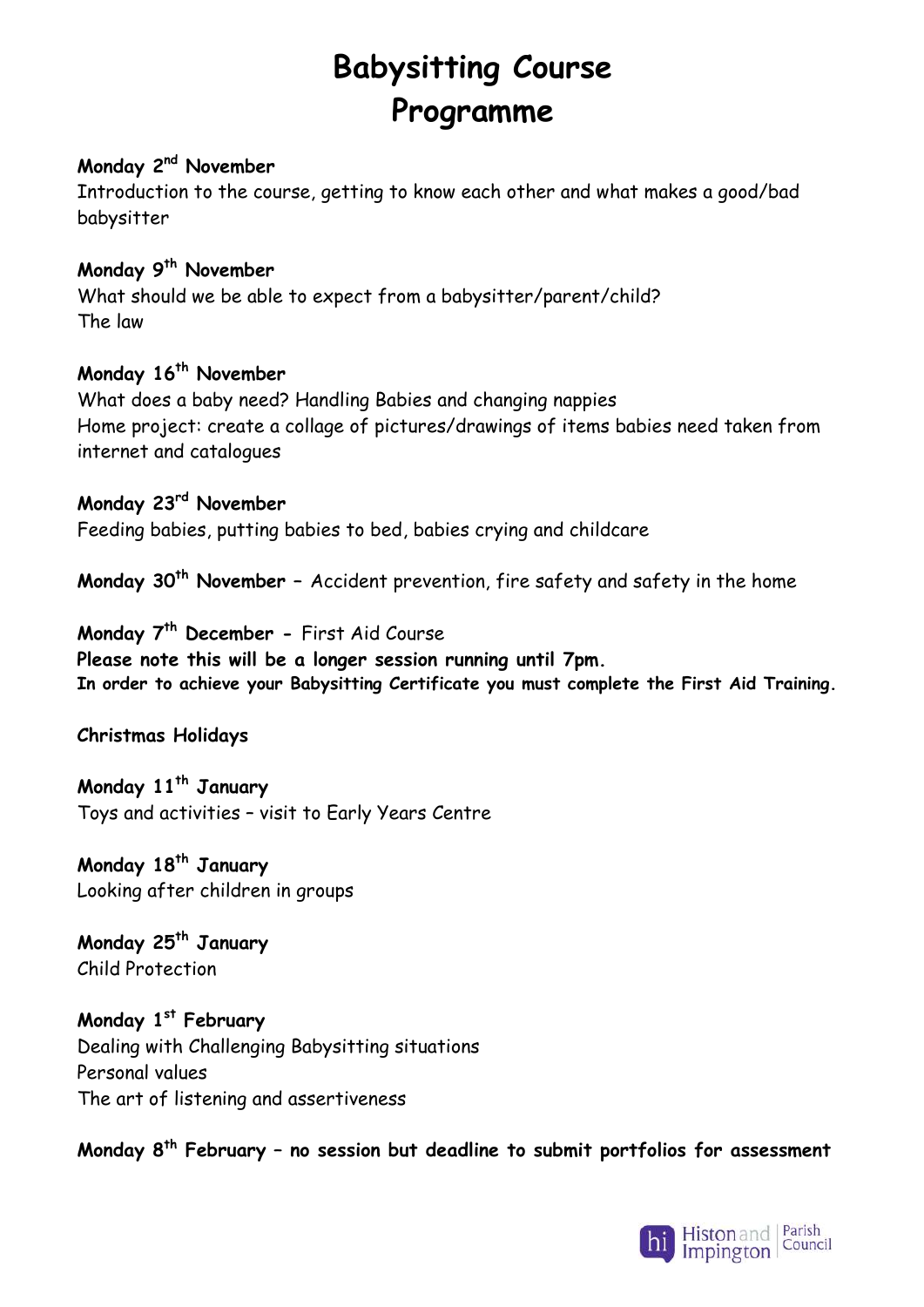

### **Permission Form**

Parent/carer (name) …………………………………………………………………………..

I give permission for my son/daughter (name) …………………………………………….Form at school………………….

Home address: …………………………………………………………………………………………………………………………………………………….

to attend the **Looking after other people's children course** starting on Monday 2nd November 2015.

I understand that refreshments will be available.

Please let us know if your son/daughter has any allergies, is on any particular medication that we need to know about or has a learning/additional need that we need to be aware of:

…………………………………………………………………………………………………………………………………………………………………………………….

My emergency contact number is: …………………………………………………………

Signed: ………………………………………… Date: ……………………………………

□ I have attached a cheque made payable to Histon & Impington Parish Council for £10 or enclosed cash.

□ I have completed a Histon & Impington Parish Council Youth Work Membership Form

Send to Andrea Cowley: The Finance Office at IVC

Or: Youth Worker for Histon & Impington Parish Council, Parish Office, New Road, Impington CB24 9LU

If you require further information, please contact Andrea Cowley on 0789 990 4959.